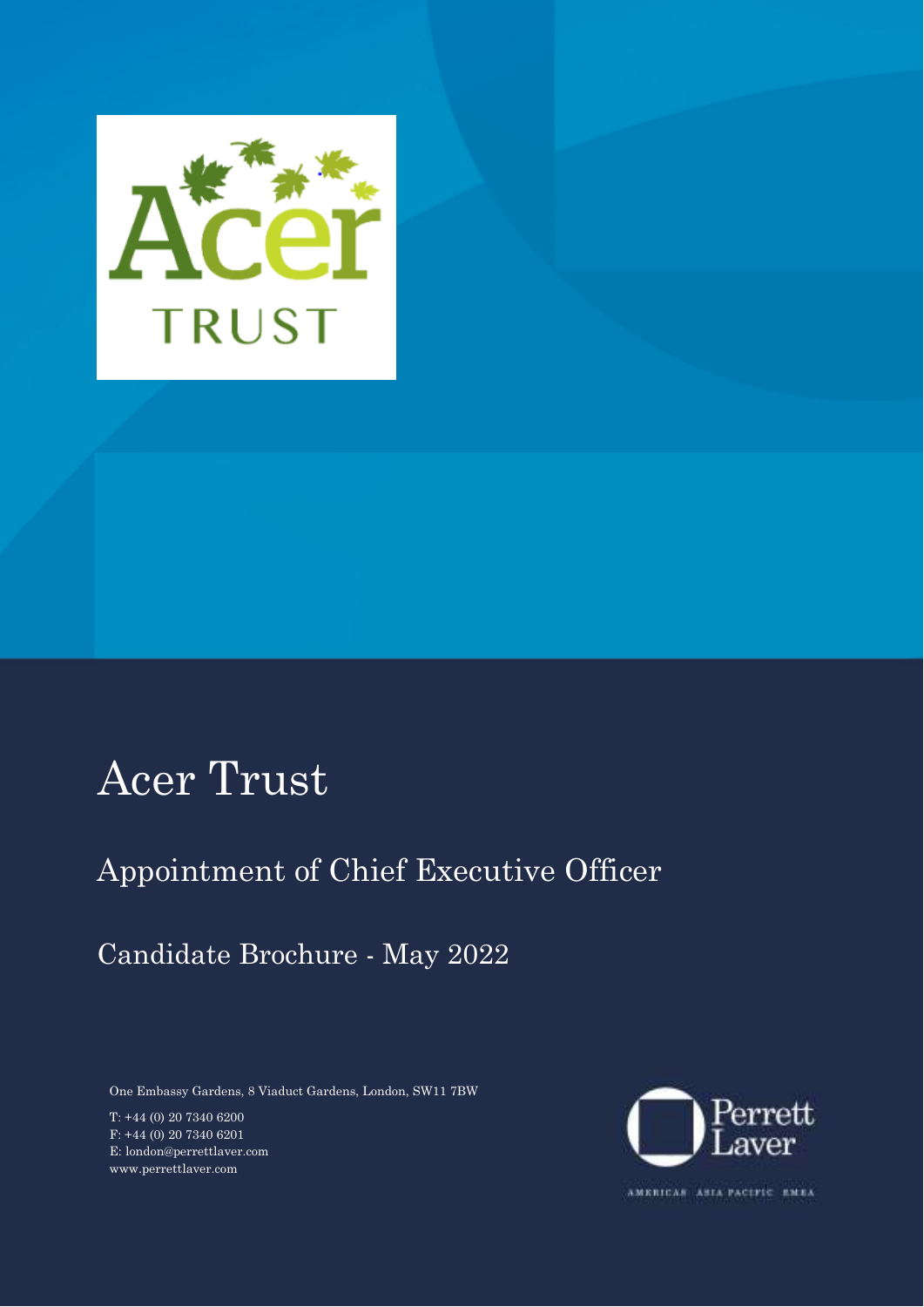

# **Contents**

| <b>Executive summary</b>             | 2  |
|--------------------------------------|----|
| About us                             | 3  |
| Our schools                          | 4  |
| Our Charter                          | 6  |
| The context for this appointment     | 7  |
| Trust structure                      | 8  |
| Job description                      | 9  |
| Person specification                 | 11 |
| Appointment process and how to apply | 12 |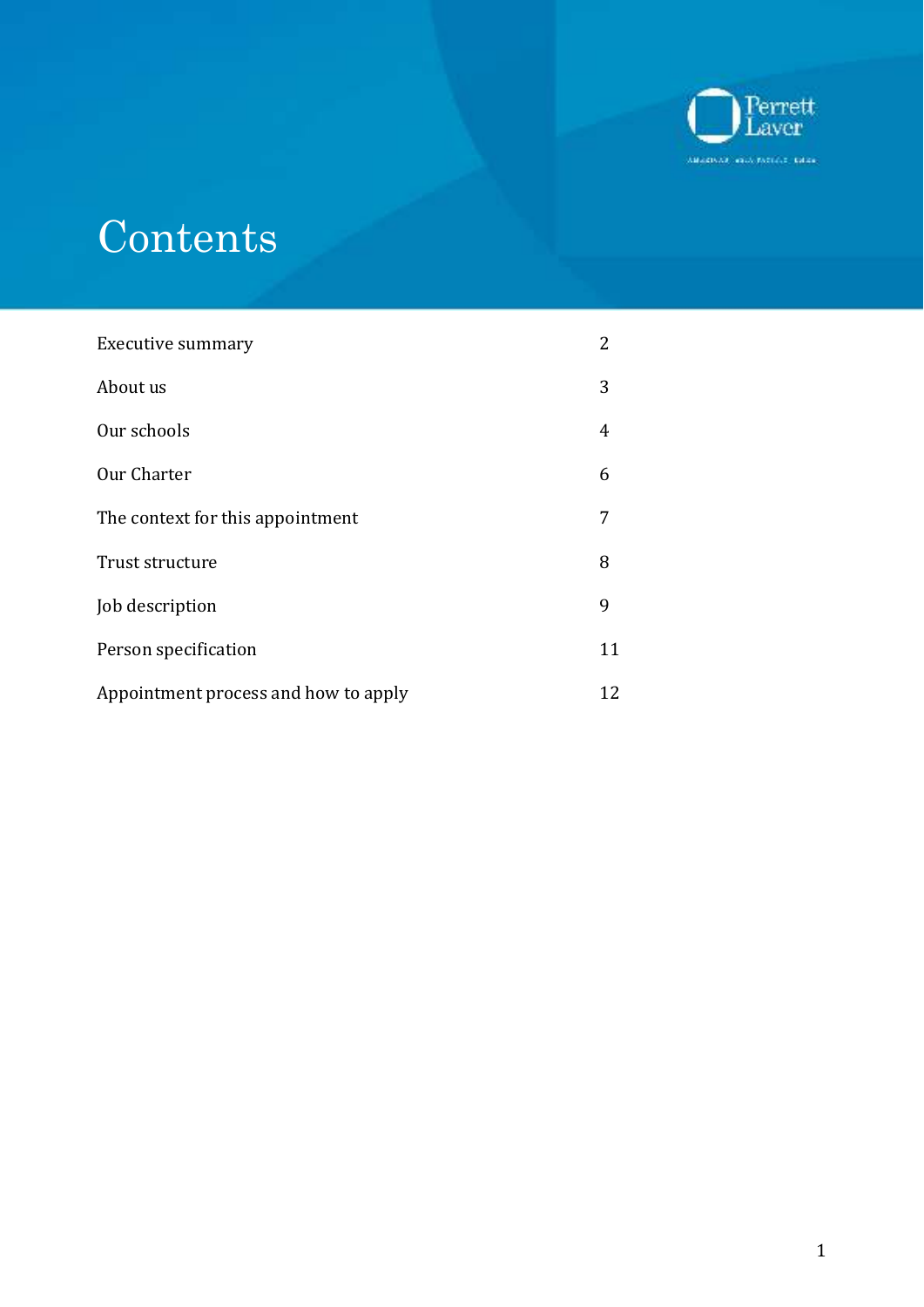

### Executive Summary

Acer Trust is a collaborative and ambitious family of schools in Oxfordshire. We are currently a family of seven academies (three secondary schools and four primary schools) educating more than 4,000 students supported by 490 staff. Our students are at the heart of everything we do, and we have exciting growth opportunities to pursue as we build on the successes of our Trust to date.

We seek a strategic and inspirational leader to grow and further develop our Trust. Working with a committed Trust Board, COO and CFO, and a high performing team of Headteachers, the appointee will lead our new five-year strategic plan and enhance our ways of working, enabling us to achieve our educational and organisational goals together.

We seek candidates with high levels of personal integrity and exceptional interpersonal and communication skills. You should offer a record of success as a Trust CEO / Deputy CEO / Executive Headteacher or Education Director, with the strategic abilities, people leadership and commercial skills to shape an exciting future for our Trust. Prior experience in education is essential.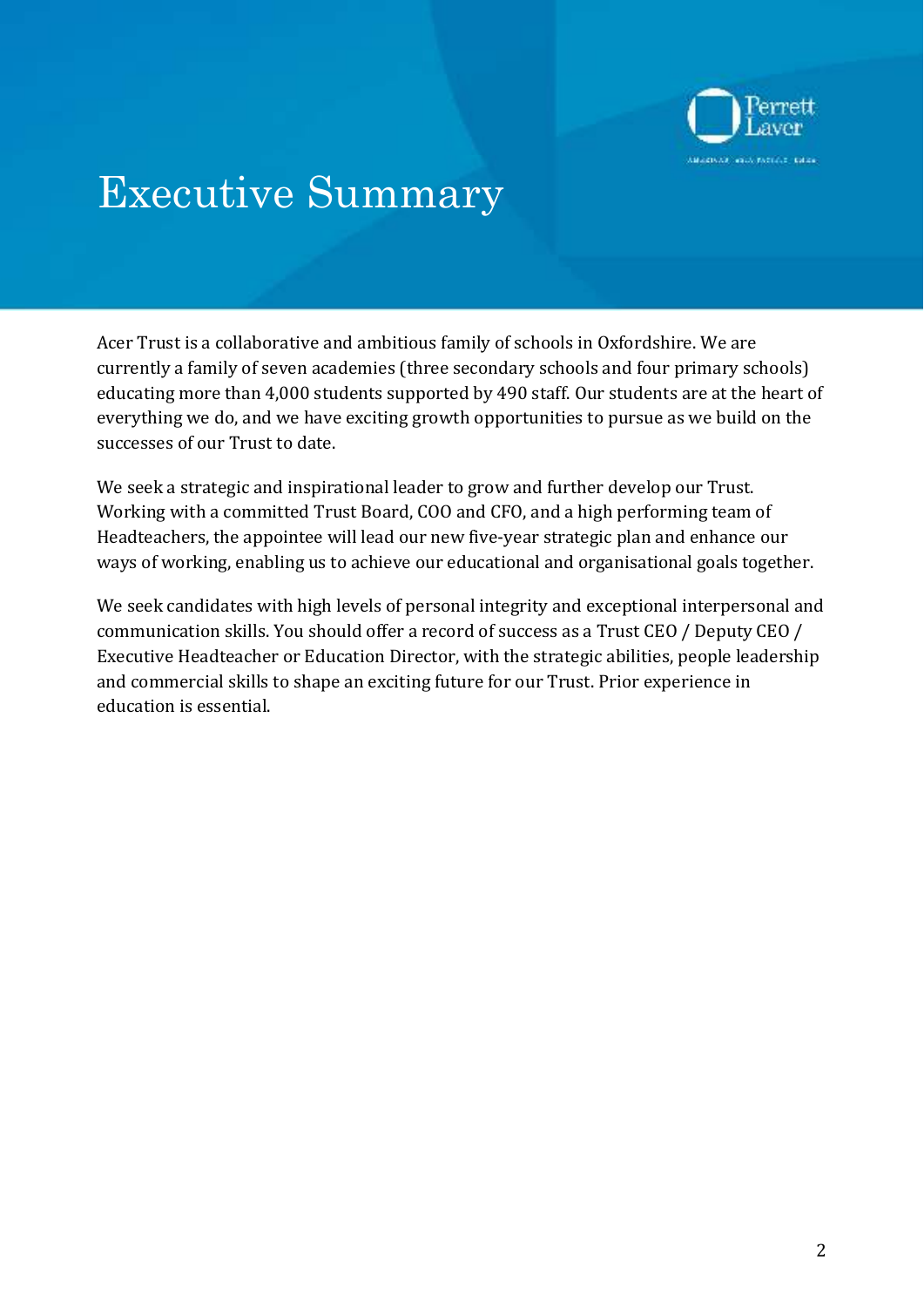

## About Us

### **Our History**

Our Trust began with the academisation of Matthew Arnold School in 2015. In 2017, Acer Trust was formed, initially comprising four schools: Matthew Arnold School, Icknield Community College, Chalgrove Community Primary School, and Wood Green School. In 2019 two further primary schools joined Acer Trust - Stadhampton Primary School and Watlington Primary School and in the same year the Trust gained sponsor status. In 2020, the Trust added a seventh school, Botley School. All seven Trust schools are academies.

### **Our Values**

The values of the Acer Trust underpin everything we do. We are a learning organisation and the values are for all learners in the Trust: pupils and students; staff; governors and trustees; parents and carers.

**Trust**: schools and individuals collaborate in an open and honest manner, and act in the best interests of all children educated in the partner schools.

**Collaboration**: all partners have a contribution to make to the Trust, as well as a collective responsibility for the success of the Trust. All partners play an active role in ensuring the success of all learners in the Trust.

**Opportunity**: all learners, both students and adults, benefit from the range of opportunities provided by being a part of the Acer Trust.

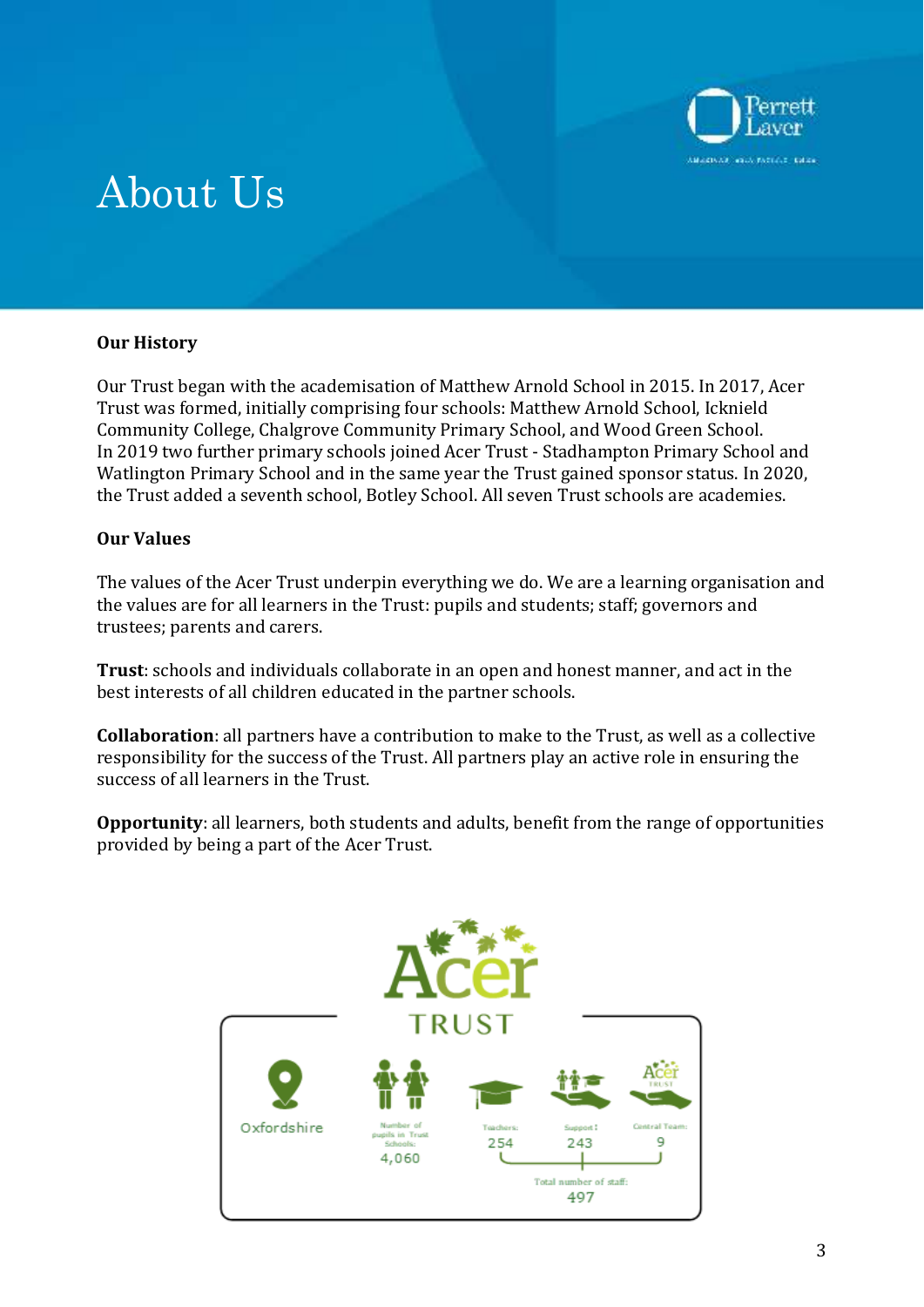

### Our Schools









### Botley School

Botley School is just outside Oxford City and serves the diverse community of Botley, West Oxfordshire. We welcome pupils from the ages of 3 to 11.

Size of school (pupils/ students): 298

Size of school (teachers & support staff): Teachers: 17, Support: 36.

### Chalgrove Community Primary School

Chalgrove Community Primary School is a thriving local school set in beautiful countryside in rural Oxfordshire. We welcome children from the ages of 3 to 11.

Size of school (pupils/ students): 183

Size of school (teachers & support staff): Teachers: 13, Support: 21.

### Icknield Community College

Icknield Community College is an 11-16 comprehensive school serving a wide rural area of South East Oxfordshire.

Size of school (pupils/ students): 746

Size of school (teachers and support staff) : Teachers: 48, Support: 37.

### Matthew Arnold School

Matthew Arnold School is an 11-18 comprehensive school serving a mix of urban and rural communities including West Oxford, Botley and Kennington as well as villages to the south west of the school as far as Southmoor.

Size of school (pupils/ students): 1,325

Size of school (teachers and support staff): Teachers: 87, Support: 57.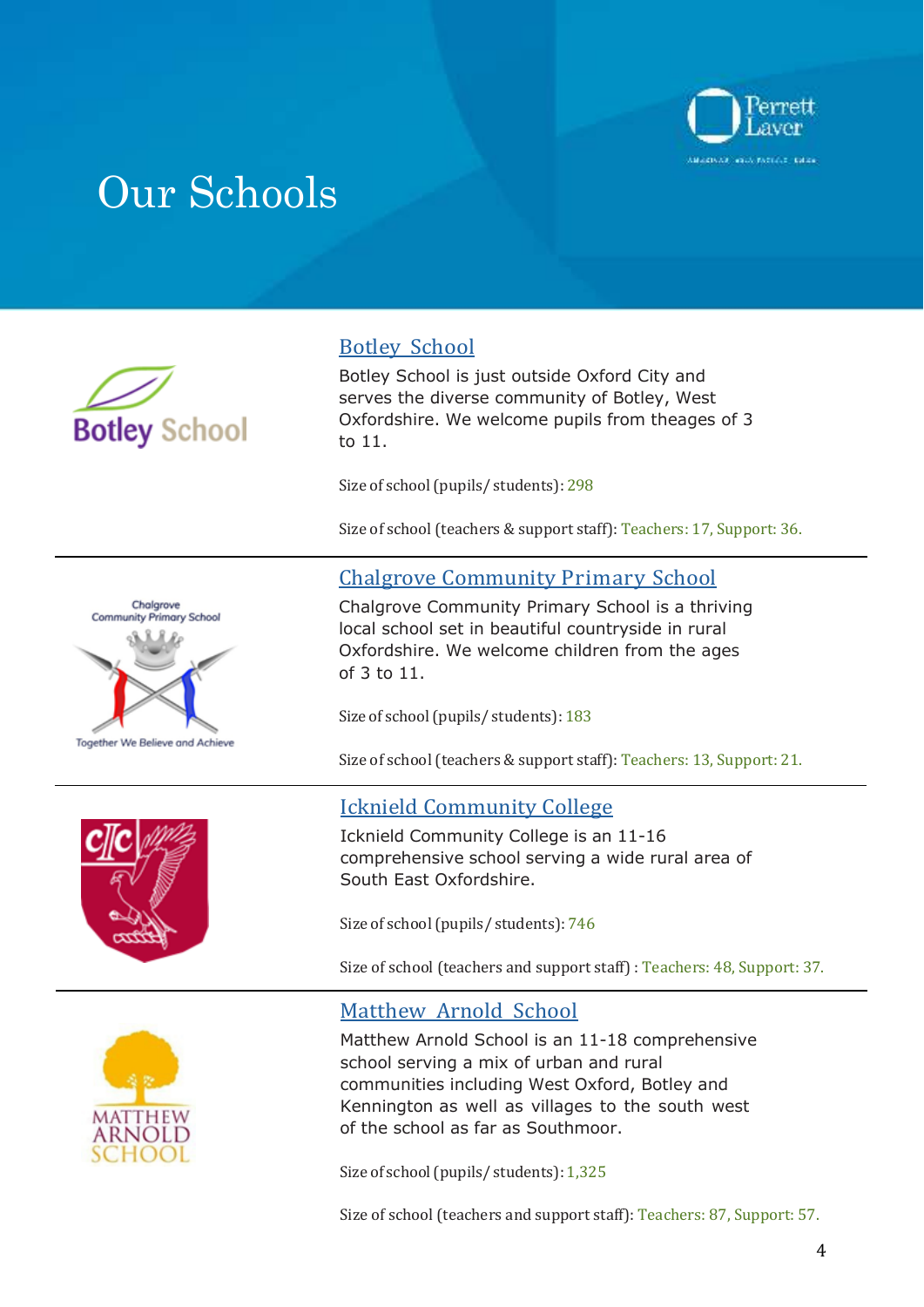







we welcome 4-11 year olds in mixed classes, from Stadhampton and the surrounding villages. Set in the small picturesque village of Stadhampton,

Size of school (pupils/ students): 86

Size of school (teachers and support staff): Teachers: 6, Support: 10.

### Watlington Primary School

4-11 and includes a pre school nursery for 3 year olds. The school serves the small town of Watlington and surrounding villages. The school is mixed form entry with a typical cohort of 35.

Size of school (pupils/ students): 209

Size of school (teachers and support staff): Teachers: 12, Support: 18.

### Wood Green School

Wood Green School is an 11-18 comprehensive school serving the communities of Witney, West Oxfordshire and surrounding villages.

Size of school (pupils/ students): 1,213

Size of school (teachers and support staff): Teachers: 71, Support: 64.

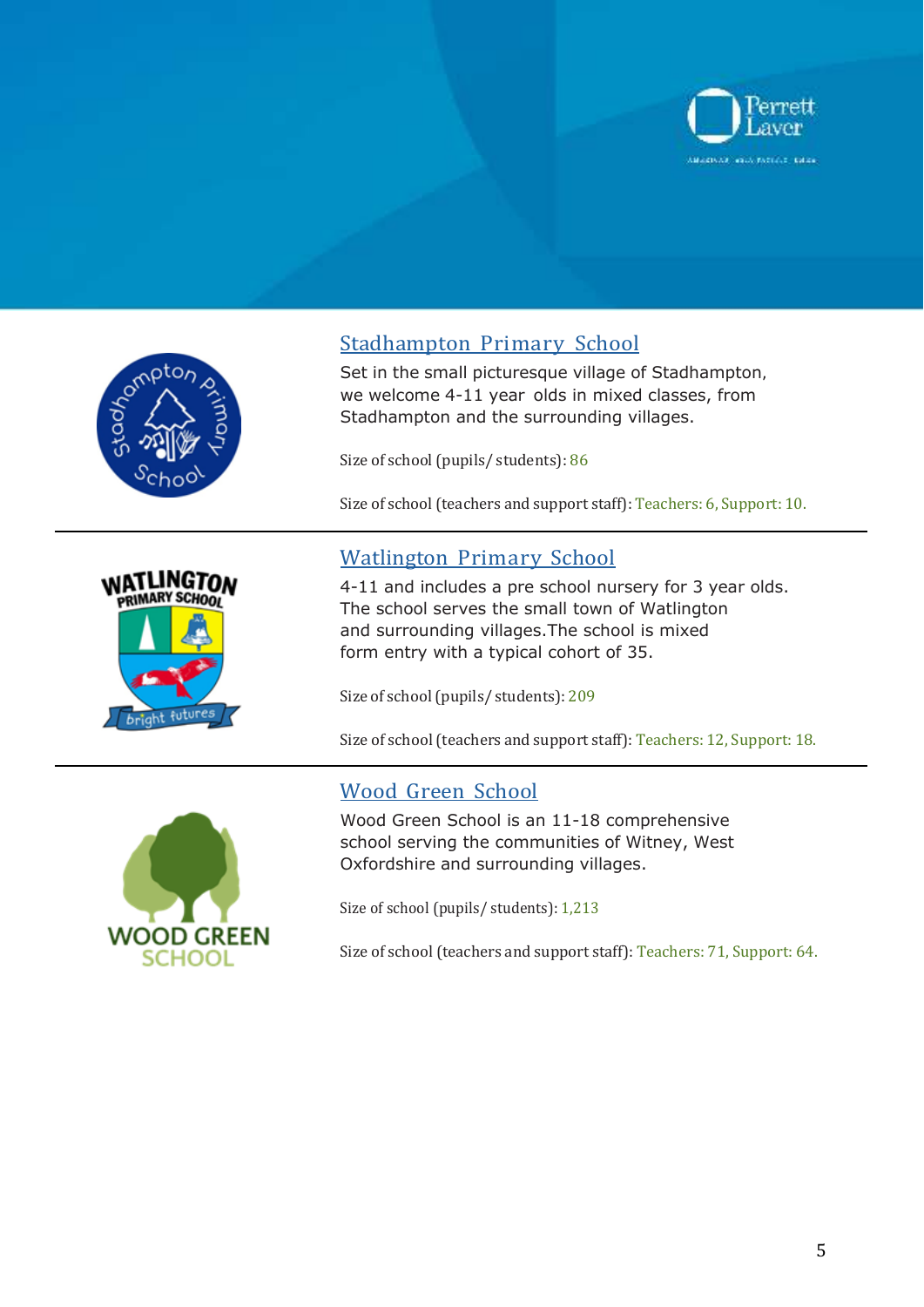

### Our Charter

### **The Acer Trust Charter - Working together to create great places to learn and work.**

All the schools in the Trust share the same vision and values as defined in our Charter, which is a statement of our vision, principles and values, ensuring that the Trust remains true to the founding principles of our collaborative partnership as it grows over time. By working together with a common purpose of improving learning for all, we can ensure an excellent education for all the learners in our Trust. We believe that the best schools broaden horizons and open doors for children into the futures and opportunities of their dreams.

We hold children at the centre of our thinking

 The Trust's overriding purpose is to focus on securing the well-being and success of all pupils and students in its Trust schools by providing an excellent education with a focus on the development of the individual as well as on improving educational outcomes for every child, preparing them for a successful progression for the next step in their life, ultimately becoming active, engaged citizens.

We base our Trust on trust

- The Acer Trust is based on trust with open, honest relationships between each of our partners supporting a developmental culture which complements individual school self-evaluation to enable rapid improvements in all the partner schools.
- We work together to strengthen already high-quality teaching and learning by creating opportunities to share practice; to improve progress and outcomes for all children in our schools; and to support other schools within and beyond the Trust in the spirit of partnership.

We look outwards as well as inwards

- We actively seek to work with external organisations to share and further improve our practice and the opportunities we offer to our children.
- We work with local and national networks or organisations in order to ensure that we are informed by best practice and are continually improving. Working with other professional partners encourages innovation; challenges our thinking; enables practitioners to develop by learning with and from the best; and ensures that we are providing the best possible education for every student.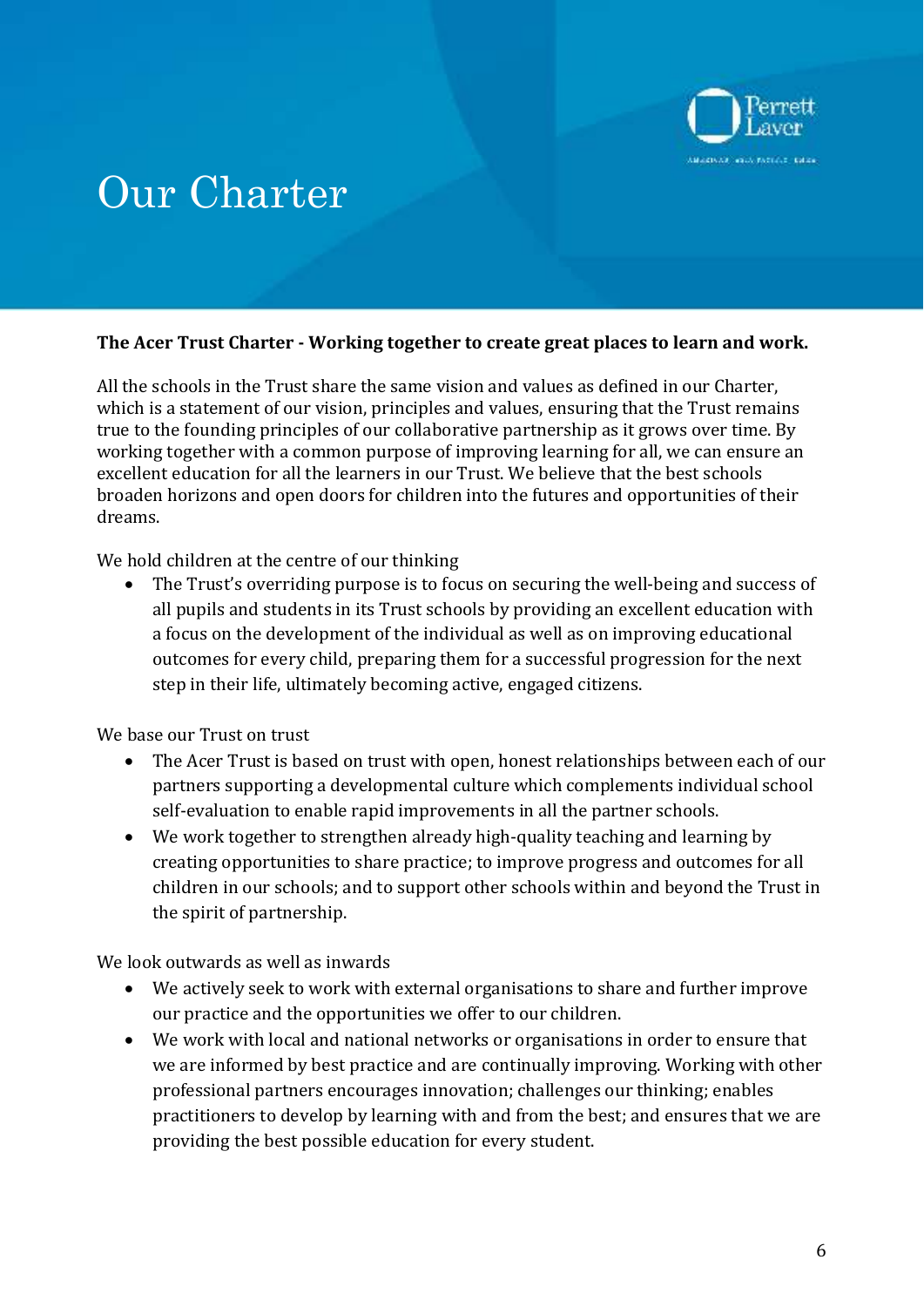

## The Context for this Appointment

This is an exciting time to join Acer Trust. At the end of January 2021, the Trust Board and the Trust Executive Group collectively decided that it was the right time for Acer Trust to evolve the leadership of the Trust and for the CEO role to expand from a part-time to a fulltime position.

A full-time CEO is imperative in supporting the Trust's continuing growth and ability to successfully move forward in delivering Acer Trust's long- and short-term strategic objectives. Since Acer Trust was set up, the role of CEO has been fulfilled by Katherine Ryan MBE; initially this was part time alongside her role as Headteacher at Matthew Arnold School, and full time since July 2021. Following the announcement of her retirement, the Trust now seeks new leadership in order to drive forward the following imperatives:

- To lead and develop a new five-year strategic plan
- To grow the Trust locally and sustainably, building on conversations currently underway with potential partners and creating new opportunities for exploration
- To further build and strengthen the Trust Executive Team, ensuring development opportunities for all colleagues
- To enhance governance at all levels
- running of the Trust To enhance ways of working and systems bringing commercial thinking to the effective

The appointee will inherit a strong platform of success on which to build and support the growing scale and complexity of our organisation.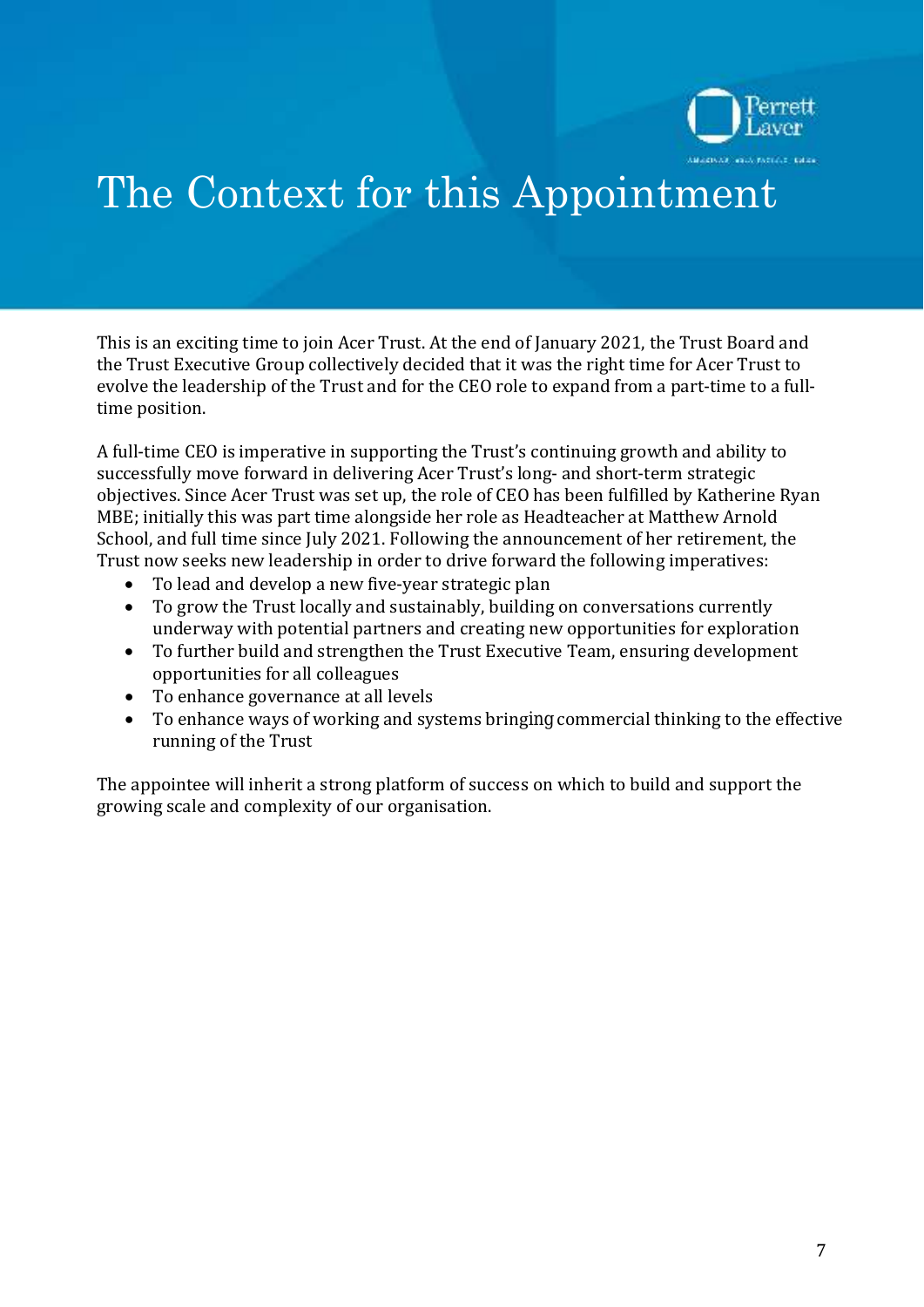

### Trust Structure





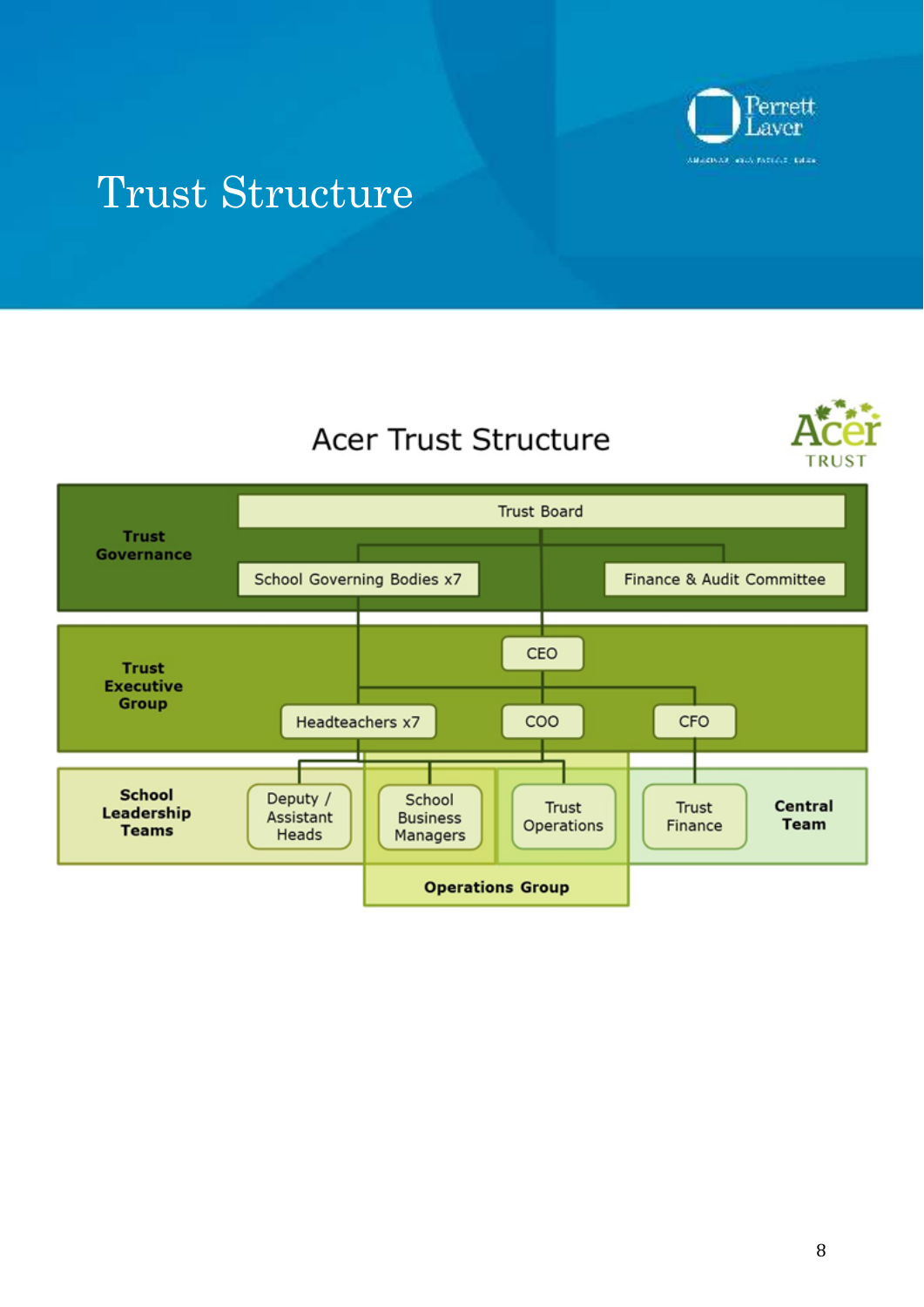

## Job Description

We seek a dynamic Chief Executive Officer to lead our Trust through a period of further growth and development. The appointee will ensure that all young people in our care secure the best possible outcomes in a nurturing and inspirational setting and that all colleagues fully embrace our values and our charter.

More specifically, the core responsibilities of our CEO can be described as follows:

### **Strategic leadership**

- To further embed and sustain the Trust's values, charter and inclusive culture in partnership with Trustees and the Trust Executive Group.
- To lead and develop a new five-year strategic plan for the Trust, and to translate this into operational plans that are clear, measurable and timebound.
- To pursue sustainable growth in the Oxfordshire area, continuing conversations already underway with potential partners and creating new opportunities.

### **Educational Quality**

- To enhance the existing culture of excellence, collaboration and continuous improvement, enabling the Trust and its schools to engage with appropriate evidence-based strategies for improvement and ensure their effective implementation.
- To maintain and further develop ambitious educational standards for all students.
- To ensure that Acer Trust's systems give real-time understanding of performance, provide assurance on outcomes and the quality and consistency of practice and allow for rapid and targeted response to emerging concerns.

### **People leadership**

- To provide inspiring leadership to the Trust Executive Team, ensuring that all colleagues have development opportunities, and are empowered to deliver in their roles.
- To ensure collaborative working practices which celebrate both the differences in the Trust's schools, but also the benefits to be gained from close partnership working.
- To ensure effective succession planning and high-quality employment practices that promote equality, diversity and inclusion.
- To support the Trust Board in discharging its duties, recognising the Board's key role in holding the CEO and Executive Team to account.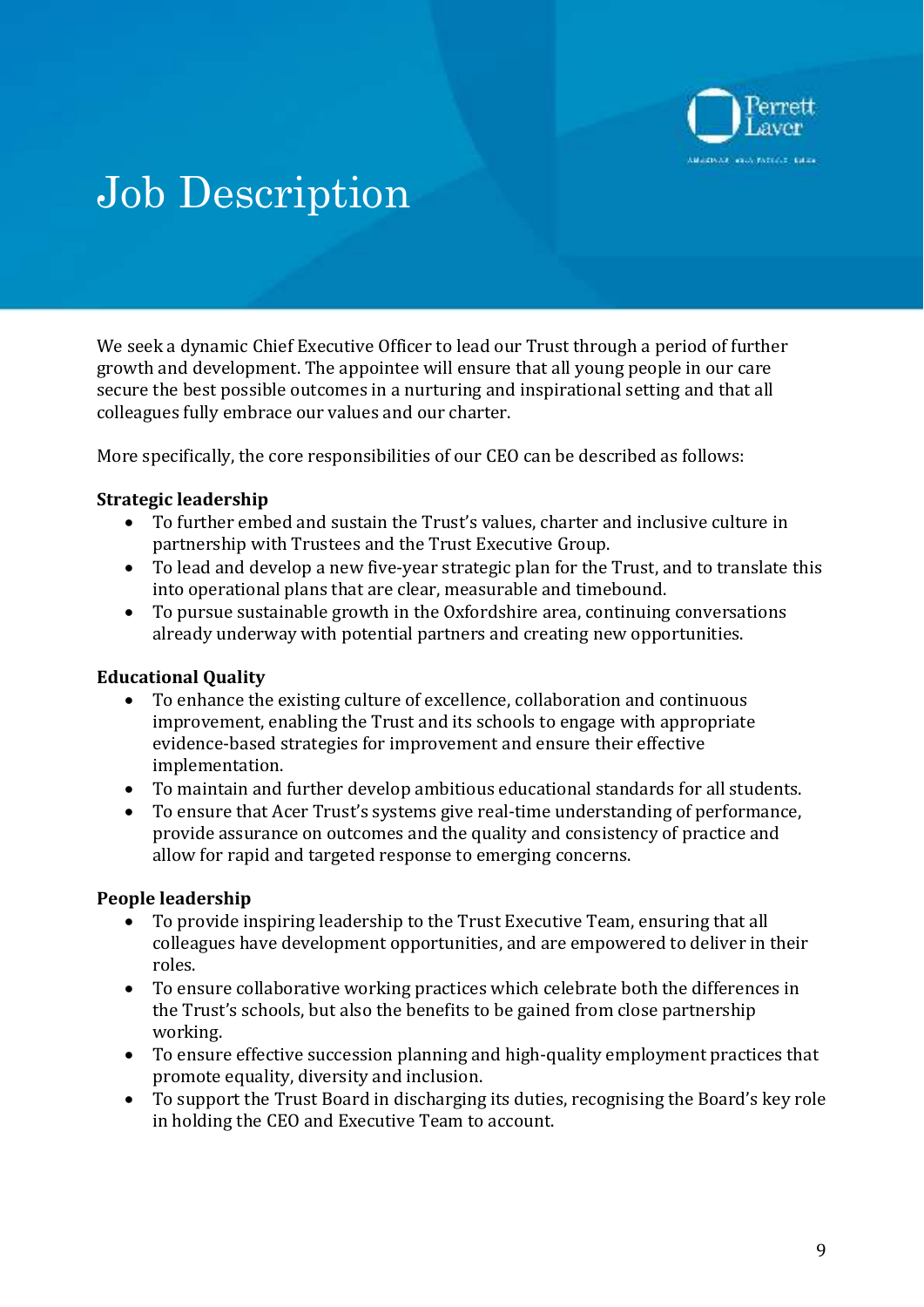

### **Commercial leadership and external relations**

- To ensure that sound and sustainable financial management systems are in place and that the Trust adopts a rigorous approach to identifying, managing, and mitigating risk.
- To direct the Trust's commercial activities to achieve the most efficient, effective, and sustainable provision of education to the highest quality, prioritising and making the most effective use of the resources available.
- To ensure the Trust complies with all statutory and legal requirements and anticipates the requirements of all relevant regulatory bodies.
- To maintain and further develop excellent relationships with the Regional Schools Commissioner, the Department for Education, the Education Schools Funding Agency and Ofsted, other MATs and local communities.
- To foster and engage in the collective leadership of the sector, building strong local systems to address disadvantage and improve the quality of education for all students.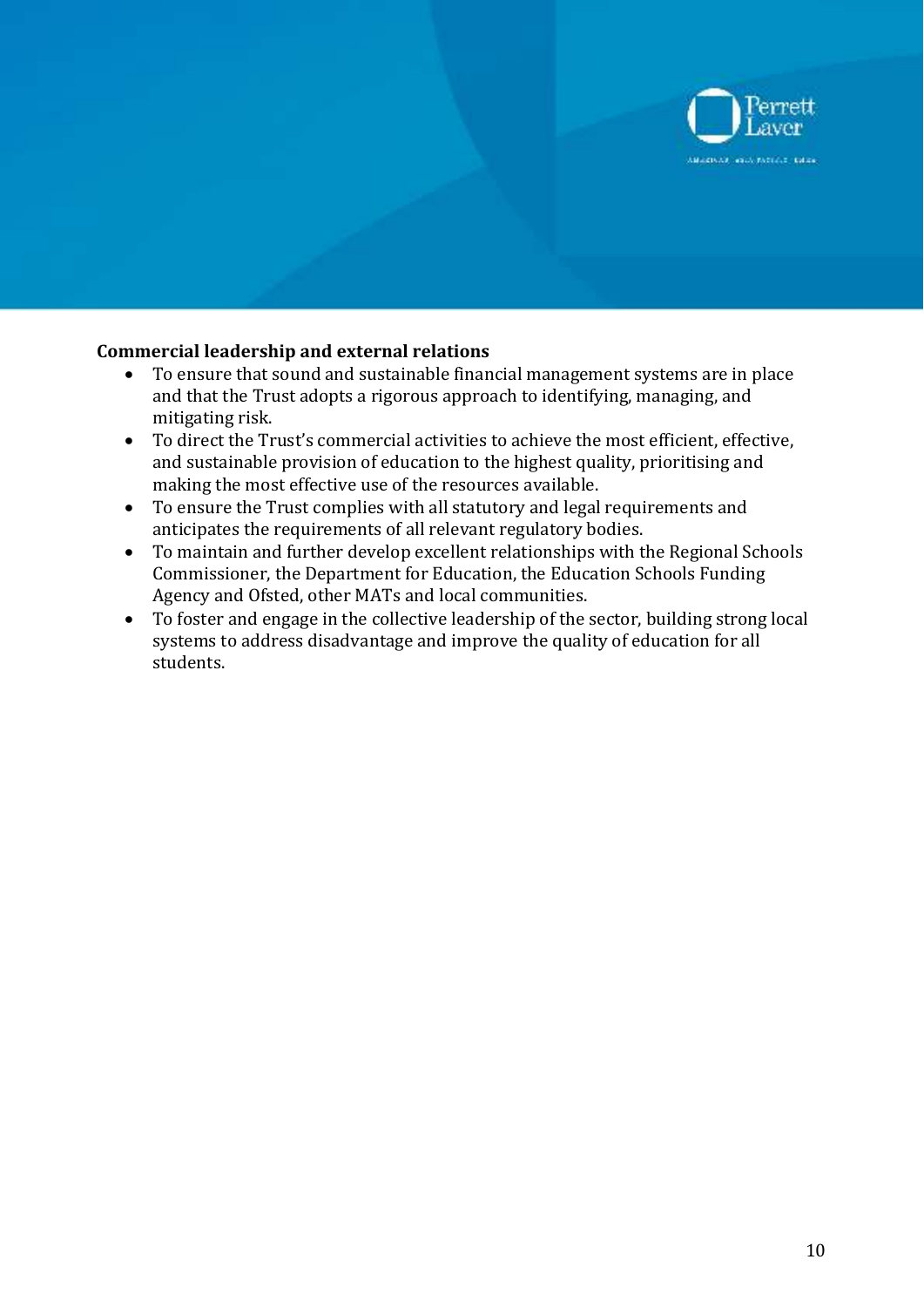

# Person Specification

We seek candidates with a proven track record of success gained as a school trust CEO, Deputy CEO, Executive Headteacher or Education Director. The successful candidate will demonstrate the following qualifications, experience, skills, knowledge, and personal attributes.

### **Qualifications**

- A good first degree.
- A recognised postgraduate qualification (desirable, not essential).
- A demonstrable record of continuous professional development.

### **Experience**

- A proven record of successful strategic leadership experience.
- A proven track record of strong collaboration and working to successfully balance the competing needs of various senior leaders.
- Experience of leading people and retaining talent successfully through periods of growth and development.
- Experience of enhancing ways of working and building on excellence.
- A proven record of working closely with trustee boards to develop and deliver both long term strategies and short to medium term performance objectives.
- A successful track record of robust financial management and budgetary control.

### **Knowledge and skills**

- A clear strategic thinker with commercial acumen and the ability to grow an organisation sustainably.
- Outstanding ability in the leadership and management of people including advocacy, facilitation and negotiation skills.
- Exceptional interpersonal and communication skills, including the ability to bring clarity to complex issues and set pace.
- A well-developed understanding of the issues, challenges and opportunities surrounding the development of educational provision in the UK.

### **Personal attributes**

- Warm, engaging, empathetic and a good listener.
- Positive, decisive and resilient.
- Commercial and entrepreneurial.
- Reflective, self-aware, and ready to learn.
- A profound commitment to equality, diversity and inclusion.
- The highest standards of professional and personal integrity.
- A deep commitment to improving educational outcomes for young people.